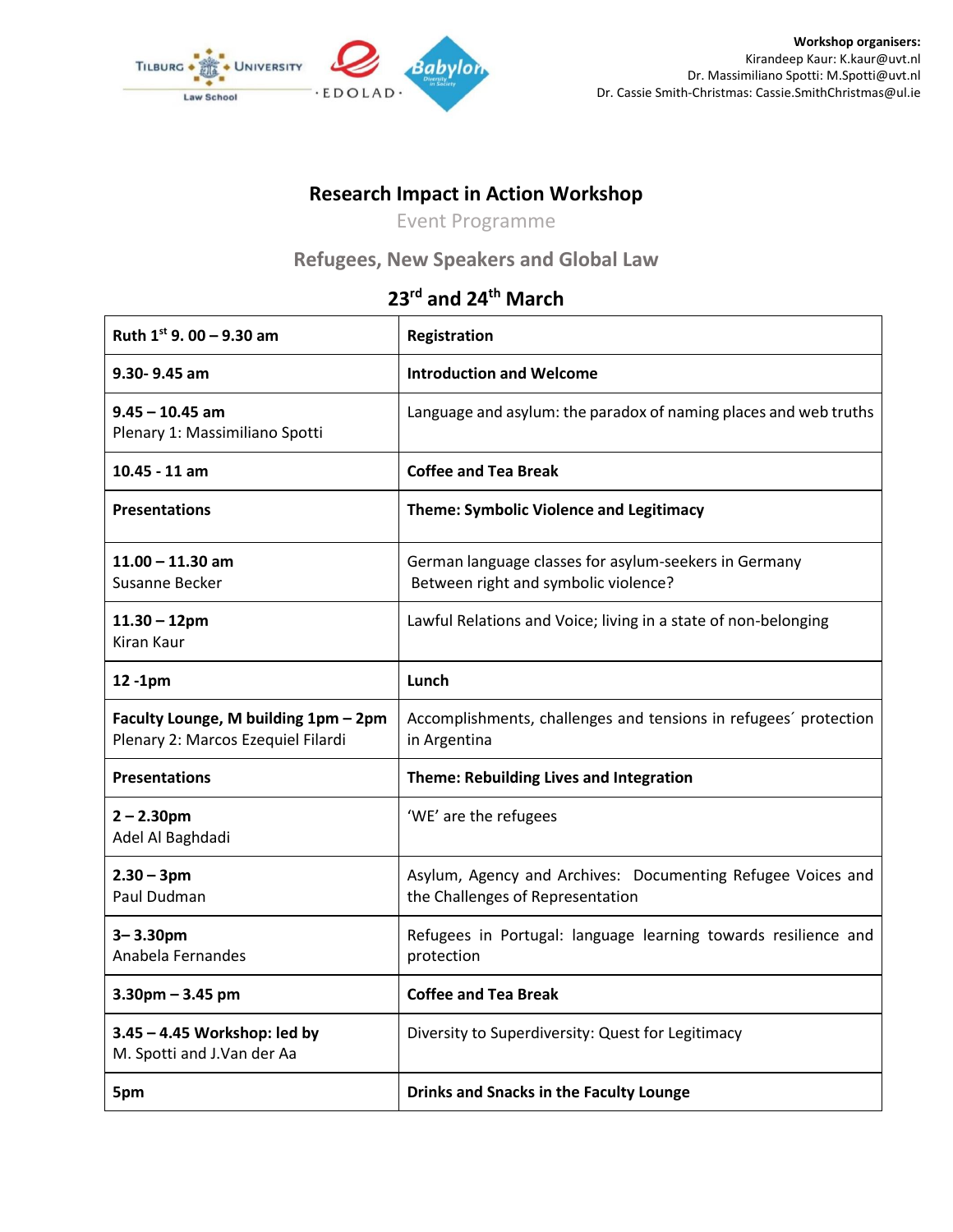

| DZ08 $9.15 - 9.45$ am                                             | Registration                                                                                                       |
|-------------------------------------------------------------------|--------------------------------------------------------------------------------------------------------------------|
| $9.45 - 10$ am                                                    | Short recap and welcome                                                                                            |
| <b>Presentations</b>                                              | Theme: Legality, Institutions and Refugees                                                                         |
| $10 - 10.30$ am<br>Yana Ballod                                    | Legitimacy and legality of PvdA program on international cooperation                                               |
| $10.30 - 11$ am<br>Rakhshan Rizwan                                | Literary Voices in Testimonies: Anglophone Kashmiri Pandit Refugee Narratives                                      |
| $11 - 11.30$ am<br>Lina Fadel and Bernadette<br>O'Rourke          | My Name is Not 'Refugee'*: Acts of Resistance and Transcendence in Rewriting and<br>Legitimizing Refugee Discourse |
| $11 - 30 - 11.45$                                                 | <b>Coffee and Tea Break</b>                                                                                        |
|                                                                   |                                                                                                                    |
| <b>Presentations</b>                                              | Theme: Research and Practice: Integrating Approaches                                                               |
| $11.45 - 12.15$ pm<br>Zahra Albarazi                              | Statelessness and Inclusion: Research and Toolkits                                                                 |
| $12.15 - 12.45$ pm<br>Elke van der Valk, Fontys                   | Refugees in Focus: Higher Education Community approach                                                             |
| $1pm-2pm$<br>DZO8                                                 | Lunch                                                                                                              |
| $2-3pm$<br>Workshop: led by<br>K. Kaur and C. Smith-<br>Christmas | Valorising Voices in Research and Practice                                                                         |





 $\equiv$